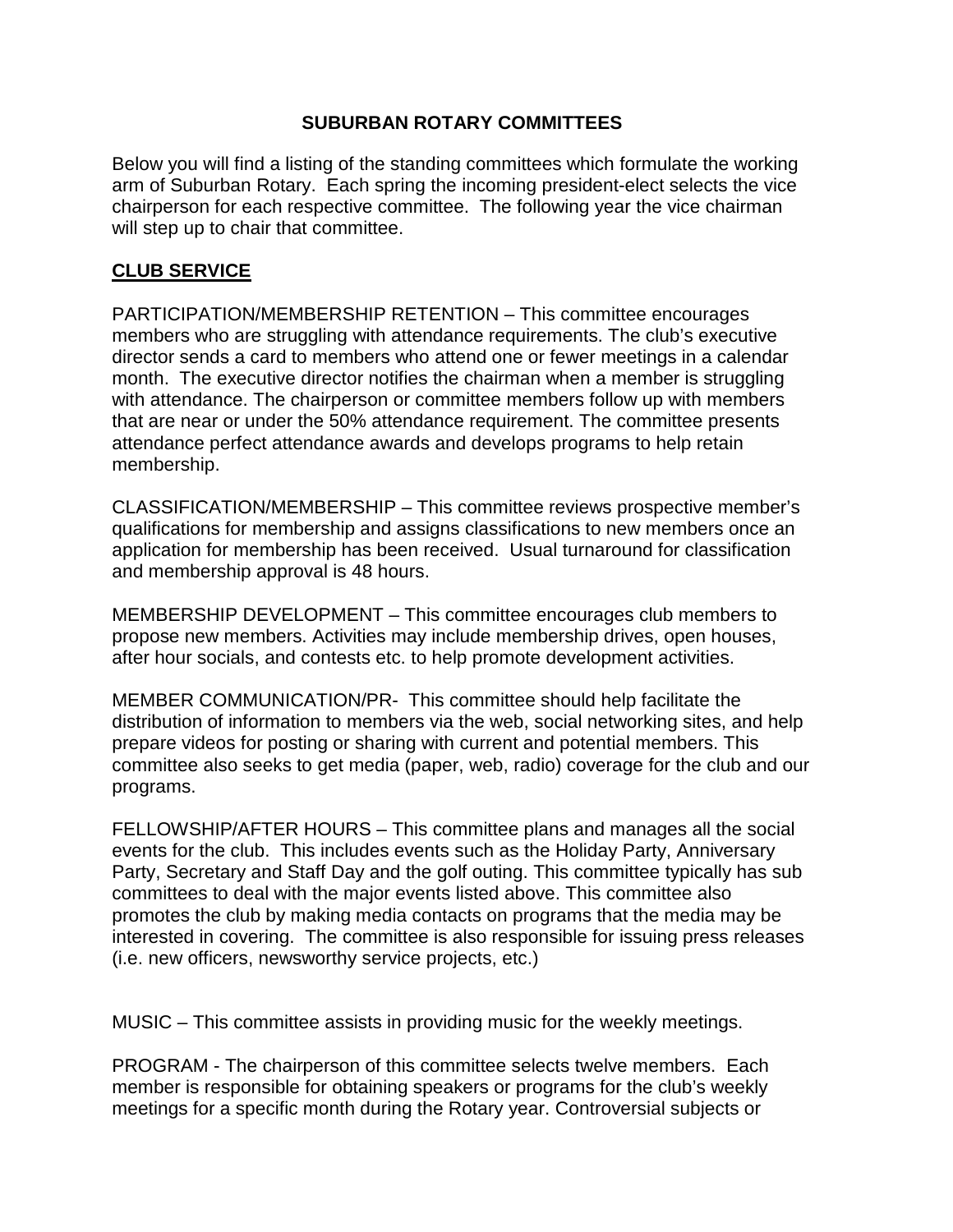programs are encouraged if both sides of the issue are heard. Political candidates should be delayed until after the primary and then both candidates need to speak. Programs should be provided to the executive secretary by the 15<sup>th</sup> of the prior month. The program committee is also required to obtain a person to introduce the speaker (chair of the day). Normally the chair of the committee chooses his or her committee members.

HISTORY- This committee collects, compiles and records information for the club events throughout the year and compiles a history of the club. (Our executive secretary takes care of this committee). A club photographer should be assigned or designated to capture photographs of memorable meetings, social events and our scholarship luncheon.

YEARLINGS – This committee holds monthly orientation meetings for new members. These meetings occur the last Monday of the month (with no meeting in December). The committee assists the new members in meeting the activities necessary for them to obtain their permanent badge**.** The committee also selects the "Yearling of the Year". This committee works closely with the Vocational Talks committee. Each meeting one yearling and one current member provide a brief vocational talk. The chairman selects one committee chair each month to provide an overview of their committee and the committee responsibilities within the club. The yearlings participate in a separate fund raising activity each year.

ROSTER UPDATE - Committee updates the club roster each year. Verifies new and existing members contact information and obtains updated or new pictures as necessary. Work begins on this committee in the spring with the new roster being printed and distributed in July. Paid advertisement opportunities are offered to club members who have covered the expenses associated with printing the roster.

#### **VOCATIONAL SERVICE**

FOUR WAY TEST - This committee promotes Rotary International's "4 Way Test". This committee conducts a search for the "Suburban Rotarian of the Year" and "Omahan of the Year". These people selected best depict the values of the 4 Way Test in their lives.

VOCATIONAL TALKS – This committee secures new and existing members to provide a brief vocational talk at the monthly yearling meeting.

#### **COMMUNITY SERVICE**

COMMUNITY SERVICE/SALVATION ARMY - This committee organizes local community service projects throughout the Rotary year. Projects have included (food bank drives, blood drives, bell ringing, Christmas tree recycling etc.) This committee is also responsible for recruiting, scheduling and managing bell ringers for the Salvation Army bell ringing Saturday in December.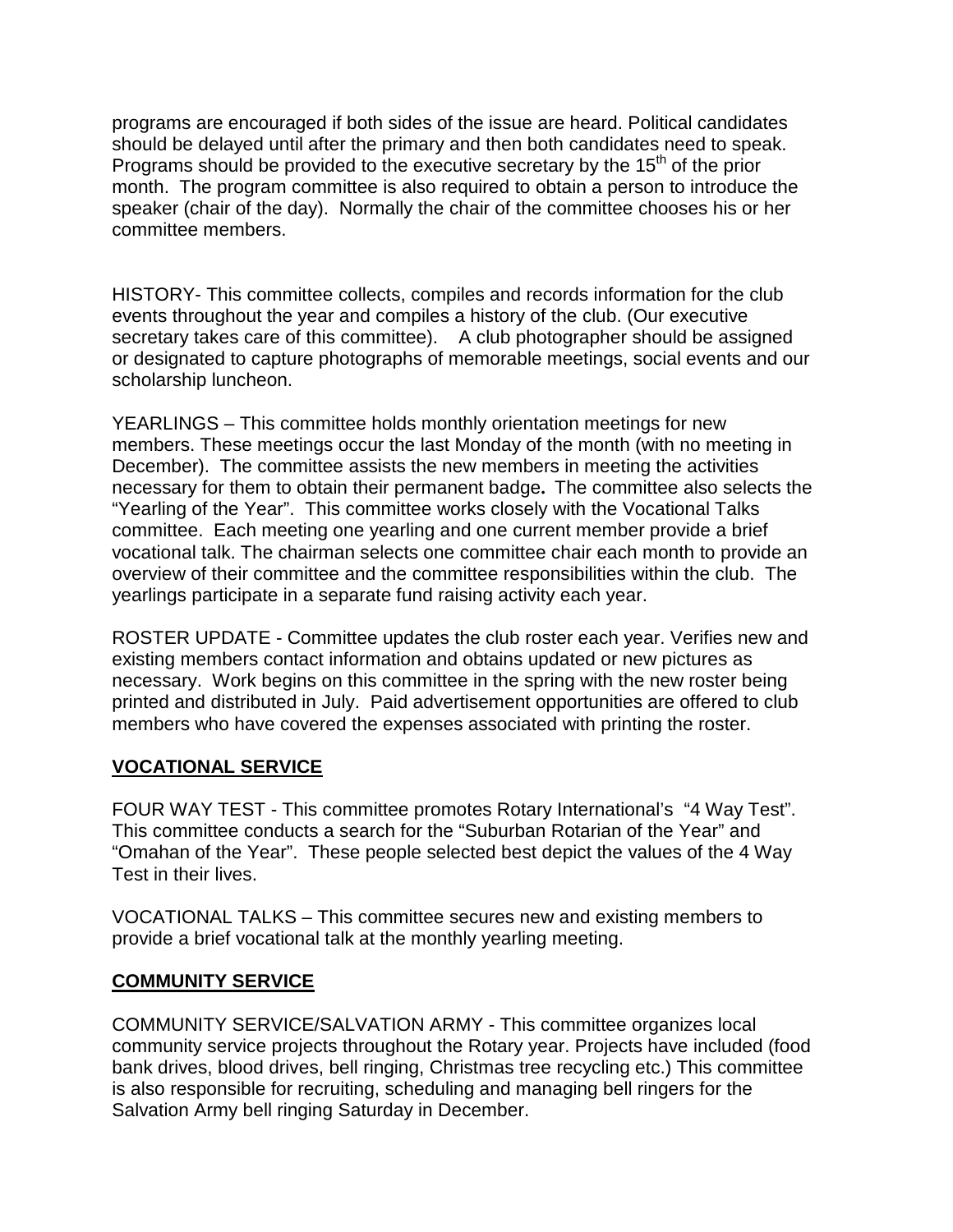SCHOLARSHIP - This committee is responsible for working with school counselors, selection of scholarship recipients, and planning the annual scholarship recognition luncheon in the spring. Due to the importance of this committee it is critical to have several members roll over from the prior year's scholarship committee to maintain continuity.

FUNDRAISING - This committee is responsible for all fundraising activity with proceeds going to fund the scholarships given by the club. This committee usually meets once a month prior to the fundraiser event.

MILITARY AFFAIRS – This committee acts as the liaison between Suburban Rotary and the military community to assist military members and their families during periods of overseas deployments. The committee will also assist in the recognition of military personnel for the services they render to the nation. (This is a new committee and scope TBD)

# **INTERNATIONAL SERVICE**

ROTARY FOUNDATION - This committee raises money for the Rotary International Foundation. The committee recognizes members for their contributions at meetings throughout the year. Thanksgiving Day contributions typically are used for matching dollars for the Rotary International Foundation.

WORLD COMMUNITY SERVICE – This committee manages projects that benefit lesser developed countries that our club supports, applies for Rotary International and District grants, and manages the Group Study exchanges that occur during the Rotary year. Past projects have included building clinics in Nicaragua, fire engines to Guatemala, medical supplies to Nicaragua, polio inoculations for Polio Plus.

YOUTH EXCHANGE -- This committee provides the support network should the club and or district sponsor a visiting youth exchange student. Members work with club members or friends within the community for local placement of these students.

# **SPECIAL COMMITTEES**

.

LONG RANGE PLANNING – This committee provides strategic planning and direction for the club.

ADOPT-A-SCHOOL/YOUTH -- This committee plans projects to support a selected school financially and through service. The committee plans opportunities for Rotarians and students to interact. This committee also develops plan to reach out to youth such as hosting high school students at lunches, etc.